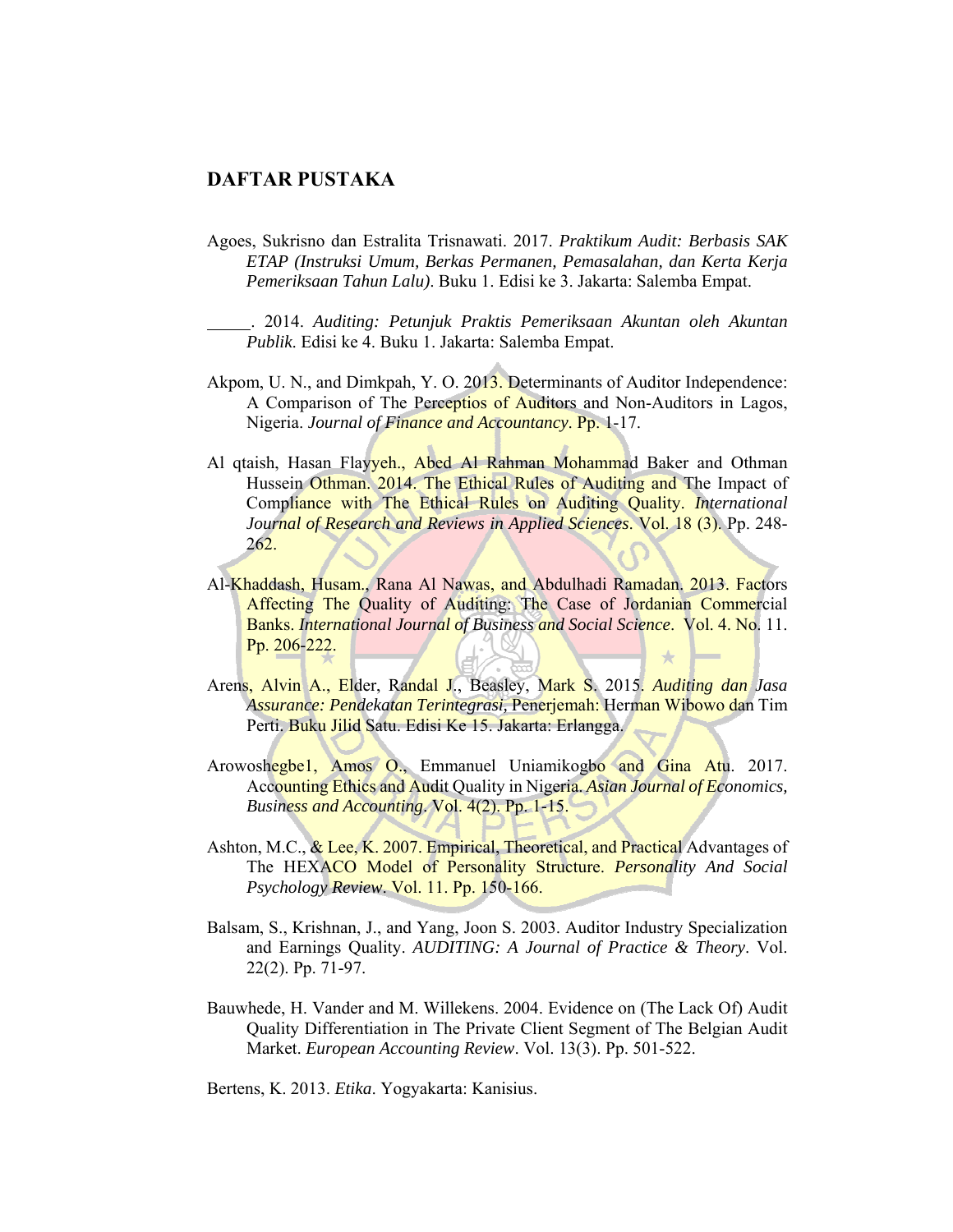- Bonner, S. E. 1990. Determinants of Auditor Expertise. *Journal of Accounting Research*. Vol. 28. Pp. 1-20.
- Bouhawia, Mohammed S., Gugus Irianto, and Zaki Baridwan. 2015. The Effect of Working Experience, Integrity, Competence, and Organizational Commitment on Audit Quality (Survey State Owned Companies in Libya). *IOSR Journal of Economics and Finance (IOSR-JEF)*.Volume 6. Pp. 60-67.
- Cahan, Steven F. and Jerry Sun. 2014. The Effect of Audit Experience on Audit Fees and Audit Quality. *Journal of Accounting, Auditing & Finance*. Pp. 1- 23.
- Carcello, Joseph V., and Abert, L. Nagy. 2004. Audit Firm Tenure and Fraudulent Financial Reporting. *AUDITING: A Journal of Practice and Theory*. Vol. 23  $(2)$ . Pp.  $55-69$ .
- Chan, Samuel Y.S. and Philomena Leung. 2006. The Effects of Accounting Students Ethical Reasoning and Personal Factors on Their Ethical Sensitivity. *Managerial Auditing Journal*. Vol. 21. No. 4. Pp. 436-457.
- Collemi, S. 2016. *The Decline in Global Audit Quality*. http://accountantsclubofamerica.org/sal-collemi-the-decline-in-global-auditquality-accounting-today/. (13 Januari 2018)
- Coram, P., Juliana Ng and David Woodliff. 2003. A Survey of Time Budget Pressure and Reduced Audit Quality among Australian Auditors. *Australian Accounting Review*. Vol. 13 (1). Pp. 38-44.
- Defond, M. L & Francis, J. R. 2005. Audit Research for Sarbanes Oxley. *AUDITING: Journal of Practice and Theory*. Vol. 24. Pp. 5-30.
- Deirdre, C. 2010. Audit Firm Rotation Its Impact on Auditor Independence: An Irish Perspective. An Unpublished Dissertation, Letterkenny Institute of Technology.
- Donnelly, D. P., J. J. Quirin, and D. O'Bryan. 2003. Attitudes Toward Dysfunctional Audit Behavior: The Effects Of Locus Of Control, Organizational Commitment, and Position. *Journal of Applied Business Research*. Vol. 19 (1). Pp. 95-108.
- Enofe, A.O., C. Nbgame Okunega and Ediae O.O. 2013. Audit Quality and Auditors Independence in Nigeria: An Empirical Evaluation. *Research Journal of Finance and Accounting*. Vol. 4. No. 11. Pp. 131-138.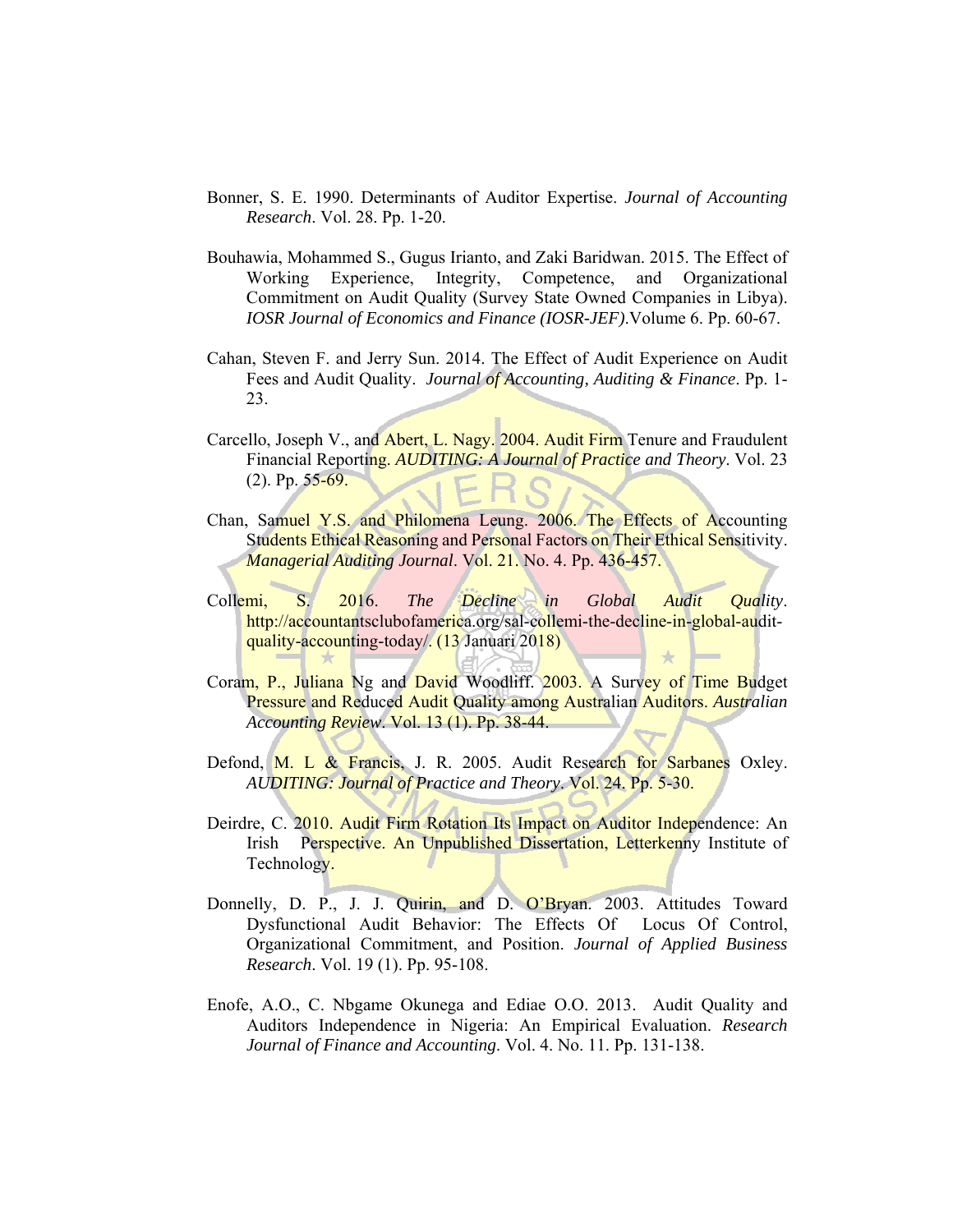- Fietoria dan Elisabeth Stefany Manulu. 2016. Pengaruh Profesionalisme, Independensi, Kompetensi, dan Pengalaman Kerja Terhadap Kualitas Audit di Kantor Akuntan Publik Bandung. *Journal of Accounting and Business Studies*. Vol. 1. No. 1. Hal. 20-38.
- Firth, M., Rui, O. M., & Wu, X. 2012. How Do Various Forms of Auditor Rotation Affect Audit Quality? Evidence from China. *The International Journal of Accounting*. Vol. 47(1). Pp. 109-138.
- Francis, Jere R. 2004. What Do We Know About Audit Quality?. *The British Accounting Review*. Vol. 36 (4). Pp. 345-368.

. 2011. A Framework for Understanding and Researching Audit Quality. *AUDITING: A Journal of Practice & Theory*. Vol. 30. No. 2. Pp. 125-152.

- Futri, Putu Septiani dan Gede Juliarsa. 2014. Pengaruh Independensi, Profesionalisme, Tingkat Pendidikan, Etika Profesi, Pengalaman, dan Kepuasan Kerja Auditor Terhadap Kualitas Audit pada Kantor Akuntan Publik di Bali*. E-Jurnal Akuntansi Universitas Udayana*. Vol. 8.1. Hal. 41- 58.
- Ghozali, Imam. 2016. *Aplikasi Analisis Multivariate dengan Program SPSS*. Edisi Kedelapan. Semarang: Badan Penerbit Universitas Diponegoro.
- Godfrey, Jayne., Allan Hodgson, Ann Tarca, Jane Hamilton and Scott Holmes. 2010. *Accounting Theory.* 7<sup>th</sup> Edition. Singapore: Craft Print International Ltd.
- Halim, Abdul, Sutrisno T., Rosidi, dan M. Achsin. 2014. Effect of Competence and **Auditor Independence on Audit Quality with Audit Time Budget and** Professional Commitment as a Moderation Variable. *International Journal of Business and Management Invention*. Volume 3. Pp. 64-74.
- Harahap, Sofyan Syafri. 2015. *Teori Akuntansi*. Edisi Revisi. Cetakan Keempatbelas. Jakarta: Rajawali Pers.
- Harrison Jr, Walter T., Charles T. H., C. William T., dan Themin Suwardy. 2012. *Akuntansi Keuangan (International Financial Reporting Standards)*. Penerjemah: Gina Gania. Jilid Satu. Edisi Kedelapan. Jakarta: Erlangga.
- Hery. 2017. *Auditing dan Asurans: Pemeriksaan Akuntansi Berbasis Standar Audit Internasional (Integrated and Comprehensive Edition)*. Jakarta: PT Grasindo.
- Holm, Claus and Mahbub Zaman. 2012. Regulating Audit Quality: Restoring Trust and Legitimacy. *Accounting Forum*. Vol. 36. Pp. 51-61.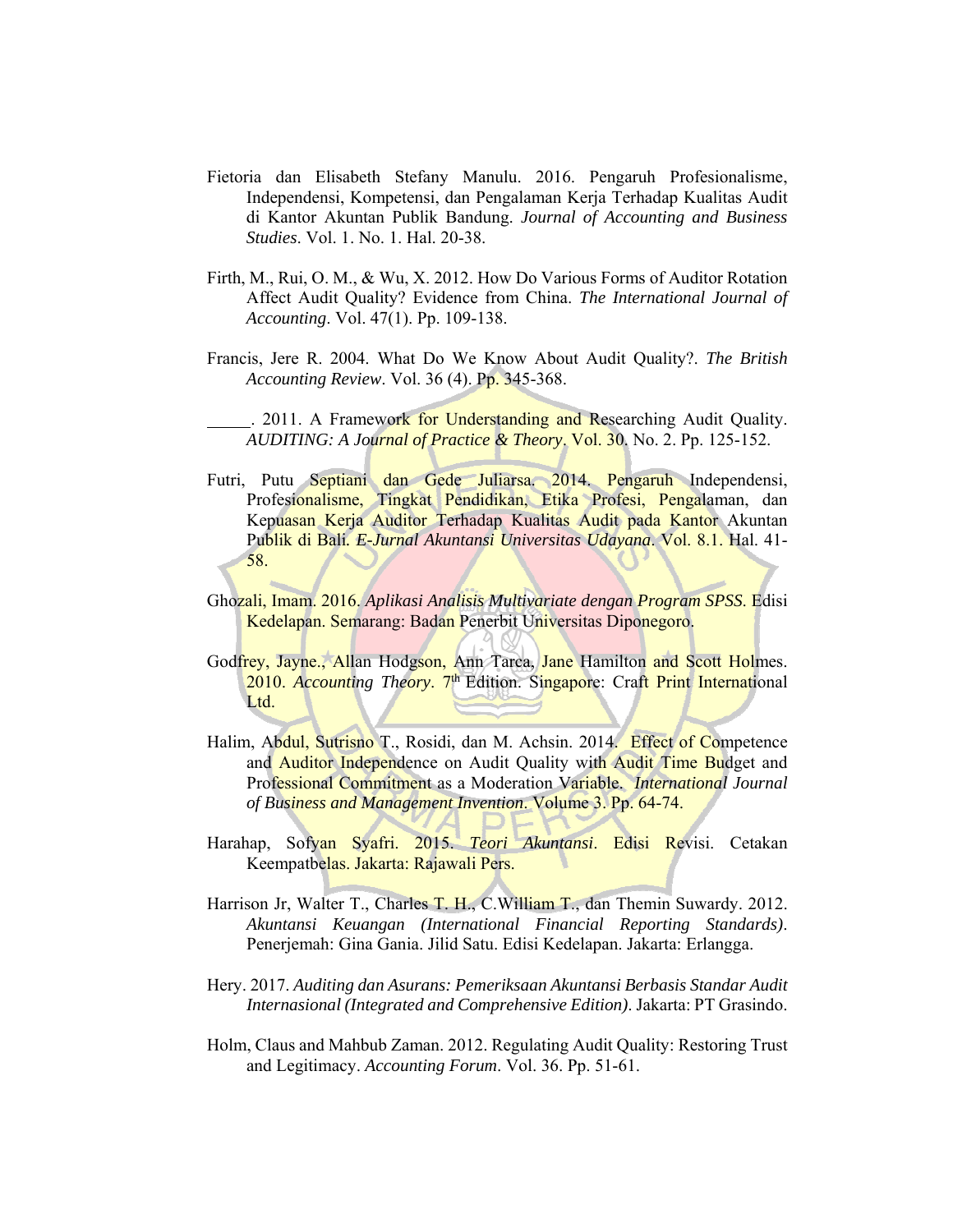- Hosseinniakani, Seyed Mahmoud, Helena Inacio and Rui Mota. 2014. A Review on Audit Quality Factors. *International Journal of Academic Research in Accounting, Finance and Management Sciences*. Vol. 4. No.2. Pp. 243-254.
- Hu, D. 2015. Audit Quality and Measurement: Towards A Comprehensive Understanding. *Academy of Accounting & Financial Studies Journal*. Vol. 19(1). Pp. 209-222.
- Hudiwinarsih, G. 2010. Auditor's Experience, Competency, and Their Independency as The Influencial Factors In Professionalism. *Journal of Economics, Business, and Accountancy*. Vol. 13. Pp. 253-264.
- Humphrey, C., Khalifa R., Robson K., & Sharma N. 2007. *Making Quality Auditable: An Analysis of The Contemporary Audit Regulatory Arena*. In Paper Presented at The National Auditing Conference Dublin.
- Hussein, F.E. and Hanefah, M.M. 2013. Overview of Surrogates to Measure Audit Quality. *International Journal of Business and Management*. Vol. 8(17). Pp. 84-91.
- Hussey, Roger and George Lan. 2001. An Examination of Auditor Independence Issues from the Perspectives of U.K. Finance Directors. *Journal of Business Ethics*. Vol. 32. No. 2. Pp. 169-178.
- Ikatan Akuntan Indonesia. 2014. *Meraih Masa Keemasan, Berjaya di Kawasan Asia Regional*. http://iaiglobal.or.id/v03/berita-kegiatan/detailarsip-649. (13 Januari 2018)
- Indotelko. 2017. *Mitra Akuntan Publik Dihukum di AS, Ini Suara Indosat*. http://www.indotelko.com/kanal?c=rm&it=akuntan-publik-dihukumindosat. (31 Desember 2017)
- Institut Akuntan Publik Indonesia. 2013a. *Standar Profesional Akuntan Publik (Standar Audit SA 200)*. Jakarta: Salemba Empat.

 . 2013b. *Standar Profesional Akuntan Publik (Standar Audit SA 220)*. Jakarta: Salemba Empat.

 . 2016. *Draf Panduan Indikator Kualitas Audit pada Kantor Akuntan Publik*. http://iapi.or.id/Iapi/detail/116. (13 Januari 2018)

 . 2017. *Direktori Kantor Akuntan Publik dan Akuntan Publik*. http://iapi.or.id/Iapi/detail/256. (16 Desember 2018)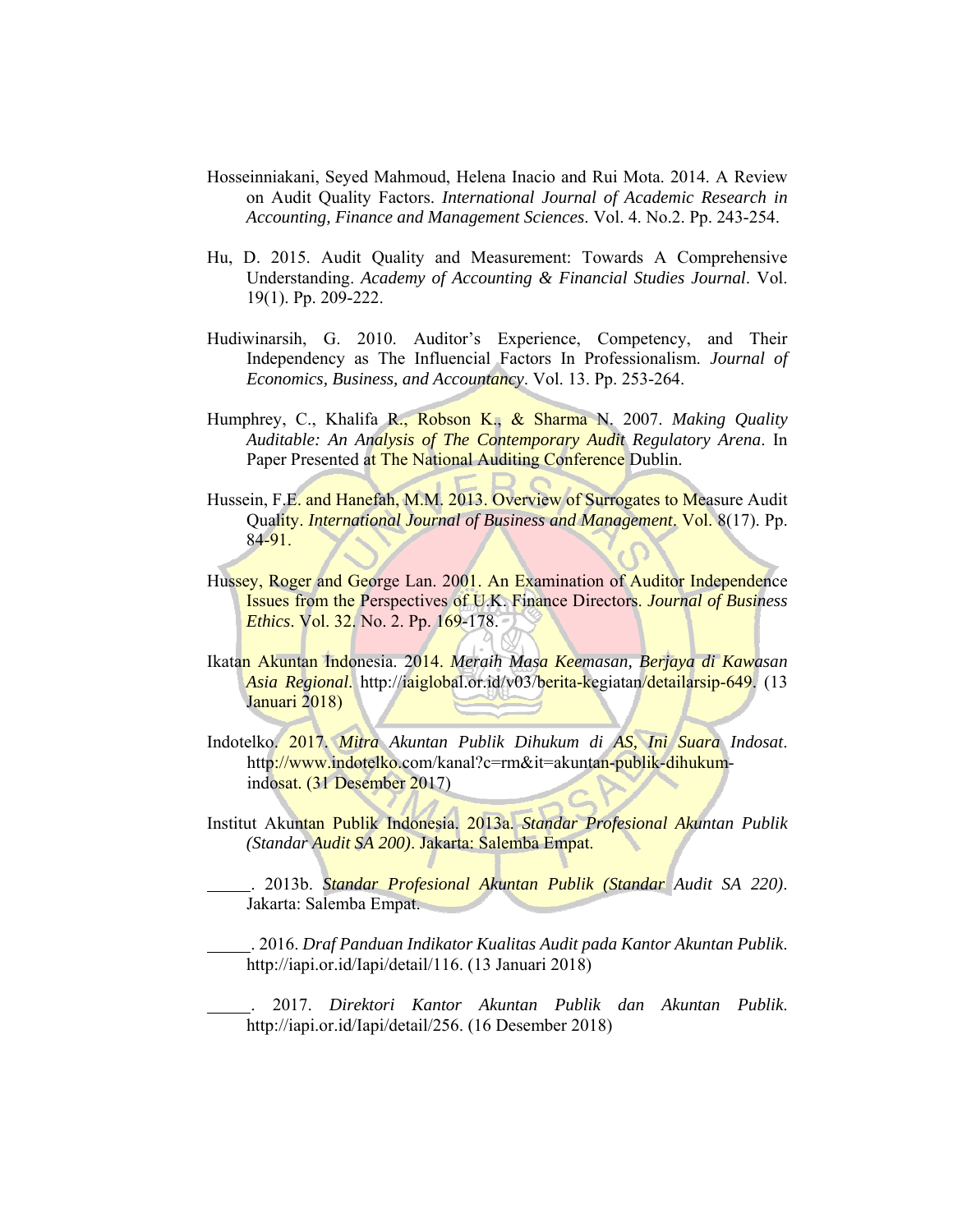- Jaya, T.E., Irene, Choirul. 2016. Skepticism, Time Limitation of Audit, Ethics of Professional Accountant and Audit Quality (Case Study in Jakarta, Indonesia). *Review of Integrative Business and Economics Research*. Vol. 5. Pp. 173-182.
- Jelic, Milos. 2012. The Impact of Ethics on Quality Audit Result. *International Journal for Quality Research*. Vol. 6. No. 4. Pp. 333-342.
- Jelista, Mutiara. 2015. Pengaruh Kompleksitas Audit, Tekanan Anggaran Waktu, dan Pengalaman Auditor Terhadap Kualitas Audit dengan Variabel Moderating Sistem Informasi. *Jom FEKON*. Vol. 2. No. 2. Hal. 1-15.
- Jenkins, D. S. & Velury, U. 2008. Does Auditor Tenure Influence The Reporting of Conservative Earnings?. *Journal of Accounting and Public Policy*. Vol. 27. Pp. 115-132.
- Kabiru, I.D., Abdullahi, S.R. 2012. An Examination Into The Quality of Audited Financial Statements of Money Deposit Banks in Nigeria. *International Journal of Academic Research in Accounting, Finance and Management*. 4. Pp. 145-156.
- Knechel, W. R. & Vanstraelen, A. 2007. The Relationship Between Auditor Tenure and Audit Quality Implied by Going Concern Opinions. *AUDITING: A Journal of Practice and Theory*. Vol. 26 (1). Pp. 113-131.
- Kovinna, Fransiska dan Betri. 2014. *Pengaruh Independensi, Pengalaman Kerja, Kompetensi, dan Etika Auditor Terhadap Kualitas Audit (Studi Kasus pada Kantor Akuntan Publik di Kota Palembang)*. Hal. 1-12.
- Krishnan, Gopal V. 2003. Does Big 5 auditor industry expertise constrain earnings management?. *Accounting Horizons*. Pp. 1-16.
- Kuntari, Yeni., Anis Chariri, dan Nurdhiana. 2017. The Effect of Auditor Ethics, Auditor Experience, Audit Fees and Auditor Motivation on Audit Quality. *Sriwijaya International Journal of Dynamic Economics and Business*. Vol. 1 (2). Pp. 203-218.
- Maharany., Yuli W.A., Dodik J. 2016. Pengaruh Kompetensi, Independensi, dan Etika Profesi Auditor Terhadap Kualitas Audit (Studi Empiris pada KAP di Malang). *Jurnal Akuntansi Aktual*. Vol. 3. No. 3. Hal. 236-242.
- Mansouri, Ali., Reza Pirayesh, dan Mahdi Salehi. 2009. Audit Competence and Audit Quality: Case ini Emerging Economy. *International Journal of Business and Management.* Vol. 4. No. 2.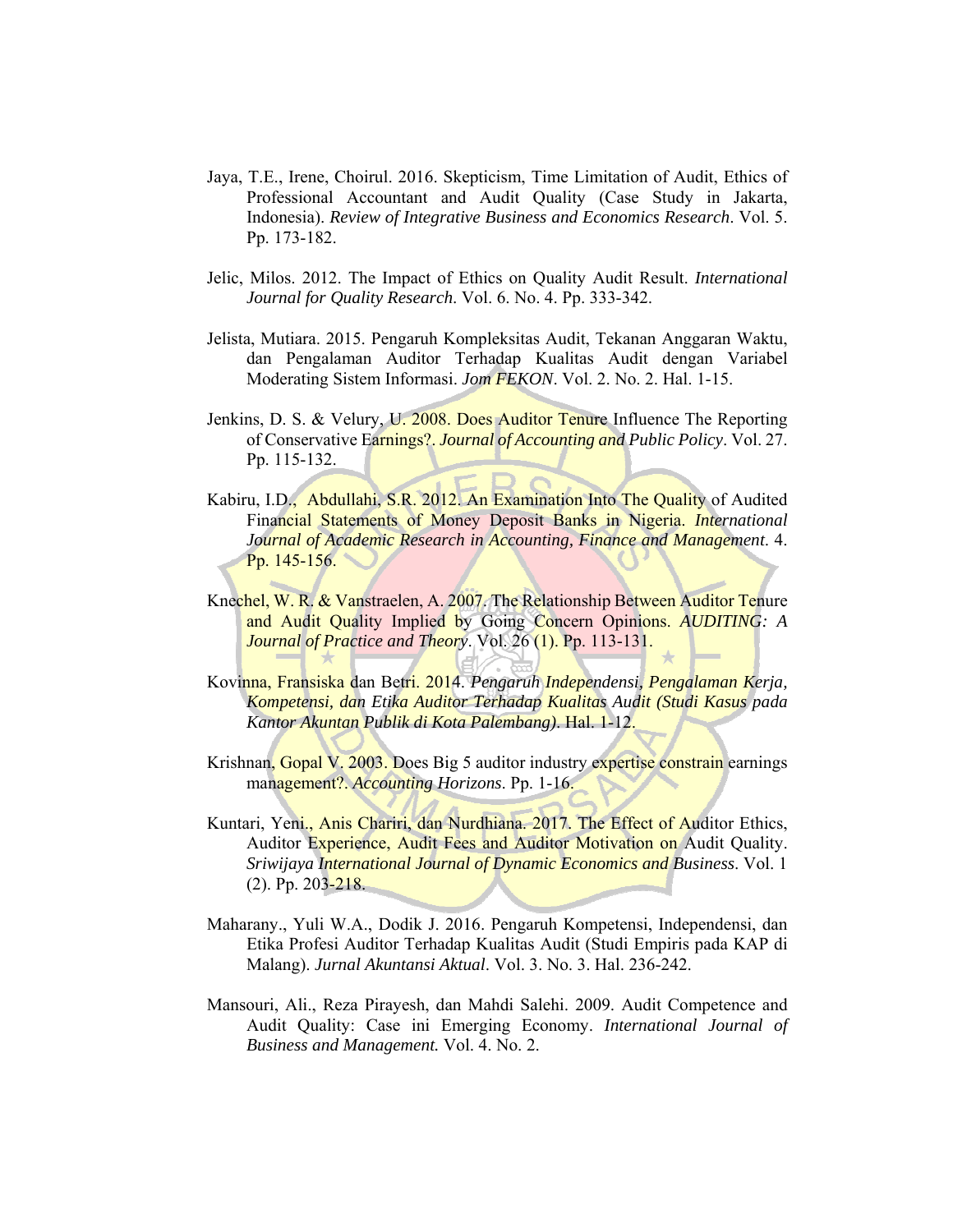Media Indonesia. 2016*. Kualitas Akuntan Publik Masih Belum Memadai*. http://mediaindonesia.com/news/read/38995/kualitas-akuntan-publik-masihbelum-memadai/2016-04-07. (30 Desember 2017)

Mulyadi. 2014. *Auditing*. Edisi ke 6. Buku 1. Jakarta: Salemba Empat.

- Myers, J. N., L. A. Myers, and T. C. Omer. 2003. Exploring The Term of The Auditor-Client Relationship and The Quality of Earnings: A Case for Mandatory Auditor Rotation. *The Accounting Review*. Vol. 78. No. 3. Pp. 779-799.
- Nasrabadia, Aliasghar and Aliakbar Arbabianb. 2015. The Effects of Professional Ethics and Commitment on Audit Quality. *Management Science Letters*. Vol. 5. Pp. 1023-1028.
- Ningrum, G.S. dan Linda K.W. 2017. Impact of Auditor's Work Experience, Independence, Objectivity, Integrity, Competency and Accountibility on Audit Quality. *Journal of Economics & Business*. Vol. 01. Pp. 019-033.
- Okolie, A. O. 2014. Accrual–Based Earnings Management, Corporate Policies and Managerial Decisions of Quoted Companies in Nigeria. *Research Journal of Finance and Accounting*. Vol. 5 (2). Pp. 1-14.
- Patrick, Zayol and Kukeng Vitalis. 2017. Effect of Auditor Independence on Audit Quality: A Review of Literature. *International Journal of Business and Management Invention*. Volume 6 (3). Pp. 51-59.
- Pflugrath, Gary., Nonna Martinov-Bennie and Liang Chen. 2007. The Impact of Codes of Ethics and Experience on Auditor Judgments. *Managerial Auditing Journal.* Vol. 22. No. 6. Pp. 566-588.
- Pratiwi, R. C. dan Nuryantoro. 2015. Pengaruh Independensi, Etika Profesi dan Kepuasan Kerja Auditor Terhadap Kualitas Audit (Studi pada Kantor Akuntan Publik di Wilayah Bandung). *E-Proceeding of Management*. Vol. 2 (3). Hal. 3206-3212.
- Rahmina, Listya Yuniastuti dan Sukrisno Agoes. 2014. Influence of auditor independence, audit tenure, and audit fee on audit quality of members of capital market accountant forum in Indonesia. *Procedia - Social and Behavioral* Sciences. Vol. 164. Pp. 324-331.
- Richard, C. 2006. Why an Auditor Can't be Competent and Independent: A French Case Study. *European Accounting Review*. Vol. 15. Pp. 153-179.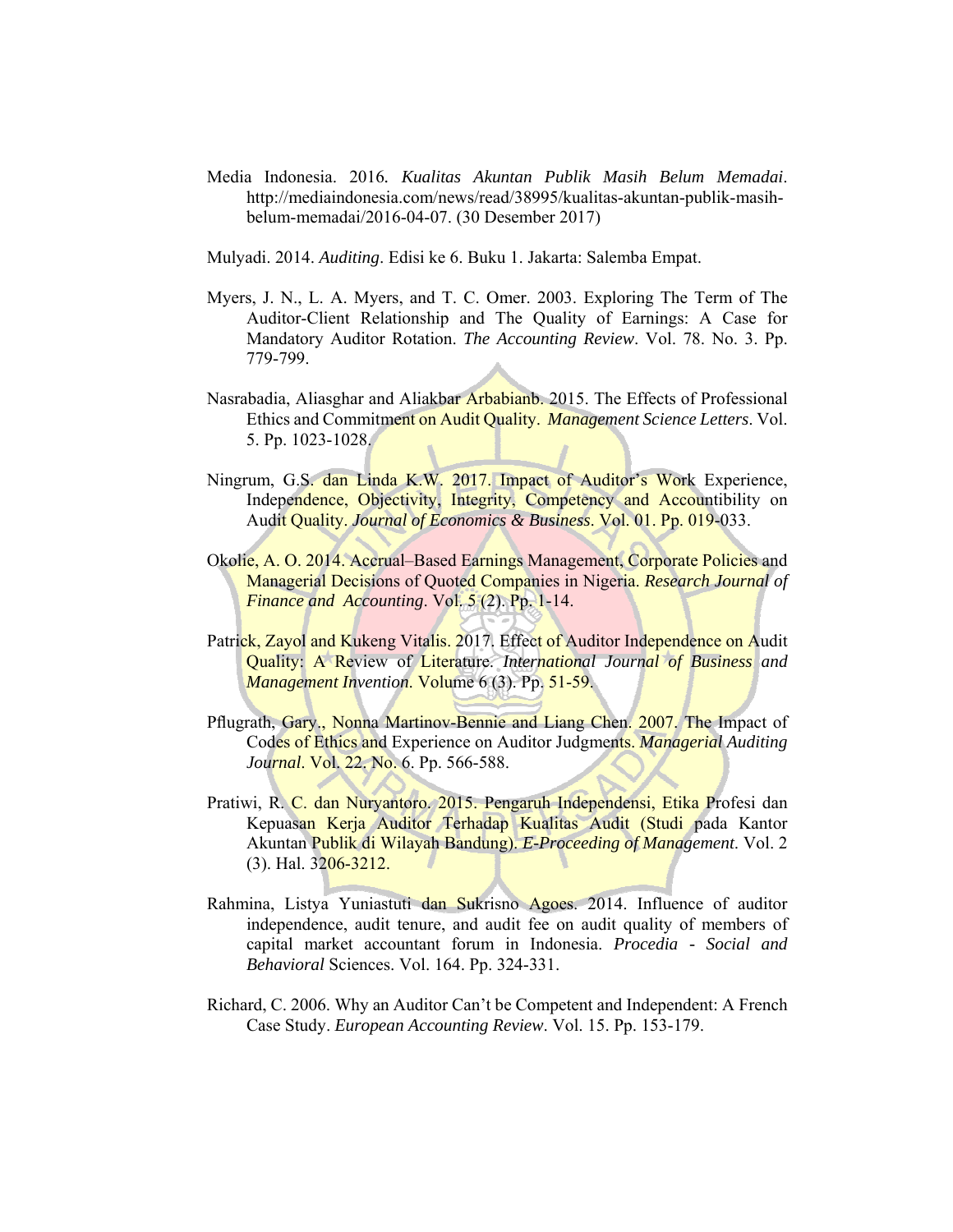- Robyn, A. Monorey and Peter. 2008. Industry Versus Task Based Experience Auditor Performance. *Accounting and Finance Association of Australia and New Zealand Conference*. Australia.
- Scott, William R. 2009. *Financial Accounting Theory*. 6<sup>th</sup> edition. Pearson Canada Inc.
- Sekaran, Uma dan Bougie Roger. 2017. *Metode Penelitian untuk Bisnis*. Edisi 6. Jakarta: Salemba Empat.
- Skinner, Douglas J and Srinivasan S. 2011. *Audit Quality and Auditor Reputation: Evidence from Japan.* The University. Chicago Booths School of Business. Working Paper.
- Staubus, George J. 2005. Ethics Failures in Corporate Financial Reporting. *Journal of Business Ethics*. Vol. 57. Pp. 5-15.
- Sugiyono. 2017. *Metode Penelitian Kuantitatif Kualitatif dan Kombinasi (Mixed Methods)*. Bandung: CV. Alfabeta.
- Sunyoto, Danang. 2013. *Metedologi Penelitian Akuntansi*. Cetakan Kedua. Bandung: PT Refika Aditama.
- Suseno, Novie Susanti. 2013. An Empirical Analysis of Auditor Independence and Audit Fees on Audit Quality. *International Journal of Management and Business Studies*. Vol. 3 (3). Pp. 082-087.
- Suwardjono. 2017. *Teori Akuntansi: Perekayasaan Pelaporan Keuangan*. Edisi Ketiga. Yogyakarta: BPFE.
- Syamsuddin, I made S., Abdul H. H., dan Mediaty. 2014. The Influences of Ethics, Independence, and Competence on The Quality of an Audit Through The Influence of Profesional Skepticism in BPK of South Sulawesi, Central Sulawesi and West Sulawesi*. Journal of Research in Business and Management*. Vol. 2. Pp. 08-14.
- Tandiontong, Mathius. 2016. *Kualitas Audit dan Pengukurannya*. Bandung: CV. Alfabeta.
- Tepalagul, Nopmanee and Ling Lin. 2015. Auditor Independence and Audit Quality: A Literature Review. *Journal of Accounting, Auditing & Finance*. Vol. 30(1). Pp. 101-121.
- Thornton, J.M., & Michael K. S. 2014. Tax Services, Consequence Severity, And Juror's Assessment of Auditor Liability. *Managerial Auditing Journal*. Vol. 29(1). Pp. 50-57.